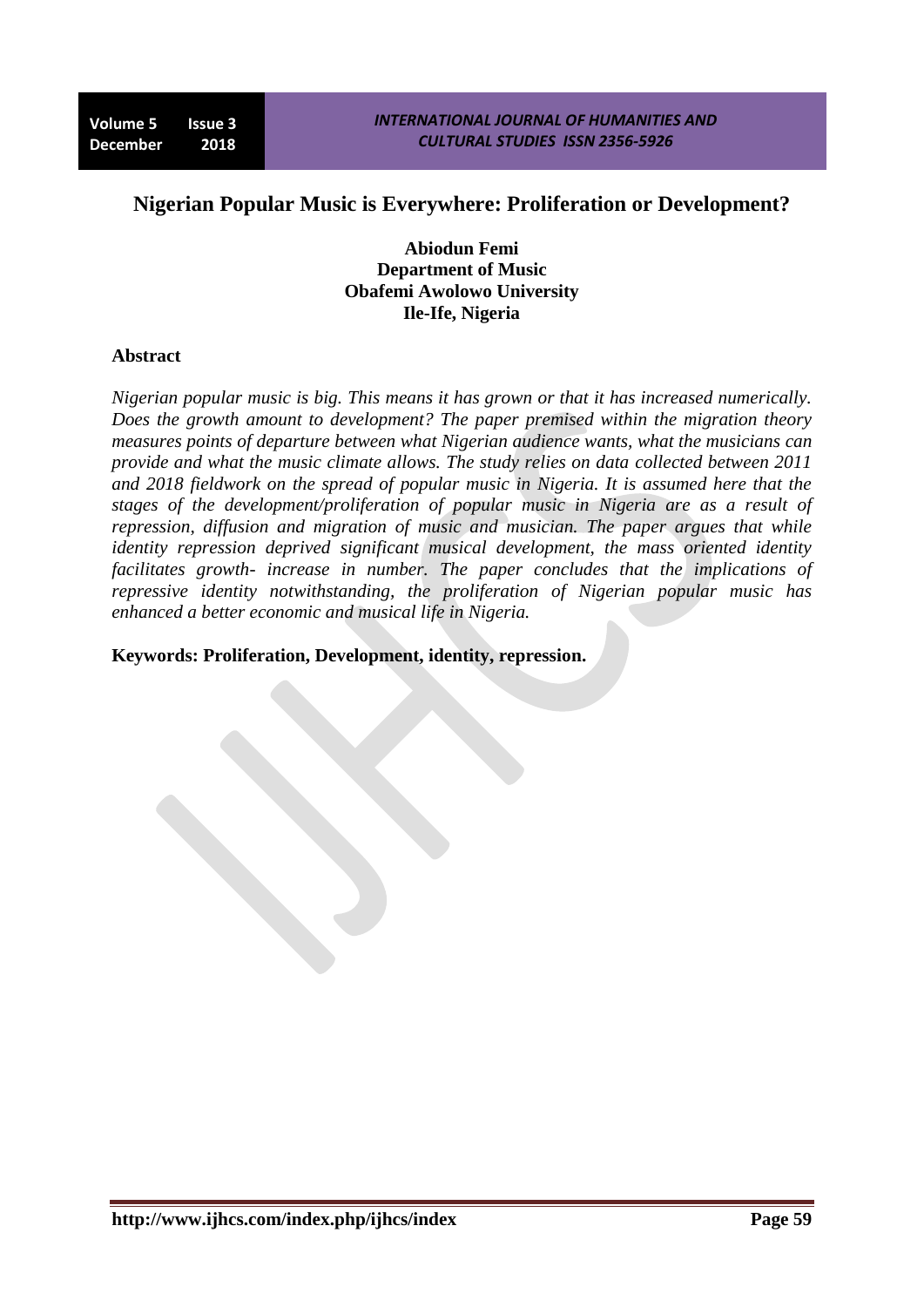**Volume 5 Issue 3 December 2018**

#### **Introduction**

Omojola (2006) defines what Nigerian popular music is. He gives historical and cultural background and explains its style and aesthetic issues of popular music in Western Nigeria. In another study, Onyeji (2002) discusses facts about popular music and musicians in Nigeria with emphasis on types and performance practice. Yet in another study, Adeola(2011) examines the Nigerian popular music as a tool for national development. The present study differs in scope from the three authors as this work examines the level of musical and nonmusical growth in relation to the development of popular music in Nigeria.

Nigerian popular music is big. This means it has grown or that it has increased numerically. Does the growth amount to development? Has it grown into maturity considering the status of the musicians, the musical content,internal structure of the music and body politics? If Nigerian popular music has developed, does this improve our economy or our social life? How does one interpret the music to measure development as different from growth or proliferation?

For both Popper and Eccles (1977) music is that which has the possibility of being interpreted in a performance. Steve Jones (1995) however notes that they (Popper and Eccles) do not make claim as to the site of interpretation. The author (Jones) raises the following question: is the interpretative subject the audience or the musicians or both? Within this territory, this paper raises a question: who facilitates the development of a musical genre; the consumer (audience) or the musician? The paper dwelling on this premise measures the level of development of popular music in Nigeria using a relevant theory to measure points of departure between what the audience wants and what the musicians can provide. It equally measures what the music politic in Nigeria proposes and what the music climate allows. The study relies on data collected between 2011 and 15 fieldworks on the spread of popular music in Nigeria premised within the migration theory rather than social evolution theory to determine the spread. It is assumed here that the stages of the development of popular music in Nigeria are as a result of diffusion and migration of music and musician. This spread depends heavily on media and social network which is presently "abused" in Nigeria. No wonder the Nigeria National Houses of Senate and Representative plan recently to formulate a law to prevent the abuse of social network.

#### **Popular Music Spread in Nigeria**

Unlike in the past, literature on history and development of popular music all over the world is available now even though; the documentation of many popular music genres in different parts of the world is still begging for attention. Popular music scholars all over the world have explored many areas of the popular music. This includes: Ghanaian Highlife (Collins, 1976) Popular Bands of Sierra-Leone (Horton, 1984) Re-examining the proverb in the child Ballad (Sweterlitsch, 1985). Akan Highlife in Ghana (Breempong, 1985), Proverbs in American popular songs (Mieder, 1988),The musical practices in South Africa (Allen,1995). Signifying power of the voices in Norway (Augestad, 1995) Hip-Hop in Africa edited by (Charry, 2012) and back in Nigeria; Juju music: A study of its social history and style (Alaja-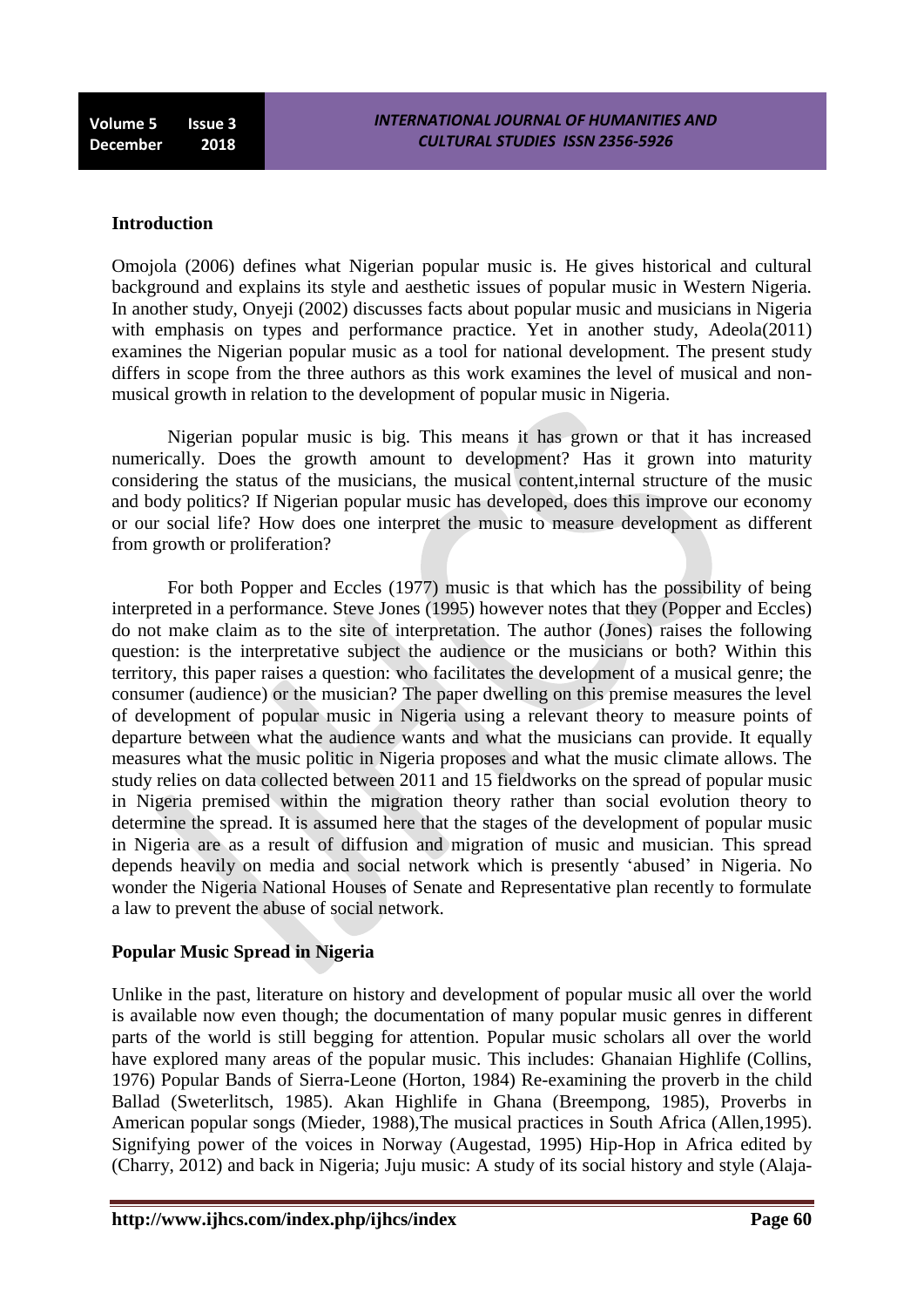Browne, 1985) Juju: A social history and ethnography of an African popular music. (Waterman,1990) Popular music in Nigeria (Bode Omojola, 2006) Popular music: facts about the music and musician (Christian Onyeji, 2002)The spread of Nigerian popular music: A survey (Abiodun, 2011) and many more. Omojola (2006, 23) identified three factors that are responsible for the growth of popular music:

- I. The emergence of a western educated and African elites
- II. The eventual frustration of the western African elite who had hoped to gain more political and economic power.
- III. A spirit of cultural awakening.

The three factors founded and sharpened popular music and its history can be traced through these factors. The present form of the Nigerian popular music was also a result of different inputs of early Nigerian popular musicians who were influenced by one culture or the other, by one musical form or style or by one musician or the other. Adegbite (1995, 3) also identified Islamic culture, Christianity and western culture as the principal external influences that re-shaped Nigerian popular music. It is assumed that the growth and development of popular music were a result of the efforts of the early musicians who were influenced by the factors identified by Omojola and Adegbite.

This can better be explained within two migration theories:

- 1. The Lee's theory of migration which is based on three elements:
- a) Place of origin
- b) Place of destination
- c) Intervening obstacles

The first element is linked to the effort of the early musicians who were assumed the owners of the melodies and the styles. The place of origin of the music is therefore traced to this first set of musicians in their own right. The music gradually slipped away from the hand of the first set to the second generation of popular musicians in Nigeria which is the place of destination at the end of  $20<sup>th</sup>$  century in Nigeria's case. The circle continues as the music moves around to come around. Intervening "obstacles" were identified to include the intervention of Afro American music, technology, social network, media and repressions here and there. This theory is also used to explain the interaction between the musicians, location of the music (urban and rural) and the society.

# 2. Push and Pull theory of migration

Correlation is drawn between the pull and push factors aggregate of what determines the growth or development of popular music in Nigeria. It is argued in this paper that the external and internal influences can be located as the pull and push factors that construct and deconstruct the history, growth and development of popular music. The external and internal factors are reviewed within the framework of the Push-Pull theory of migration which states that Push factors at a place of origin compel migrants to emigrate (creation of new musical styles) and Pull factors at the place of destination are attractive to immigrants (recreation of musical styles). It is assumed therefore that the creation and recreation process determines growth and development and a times proliferation.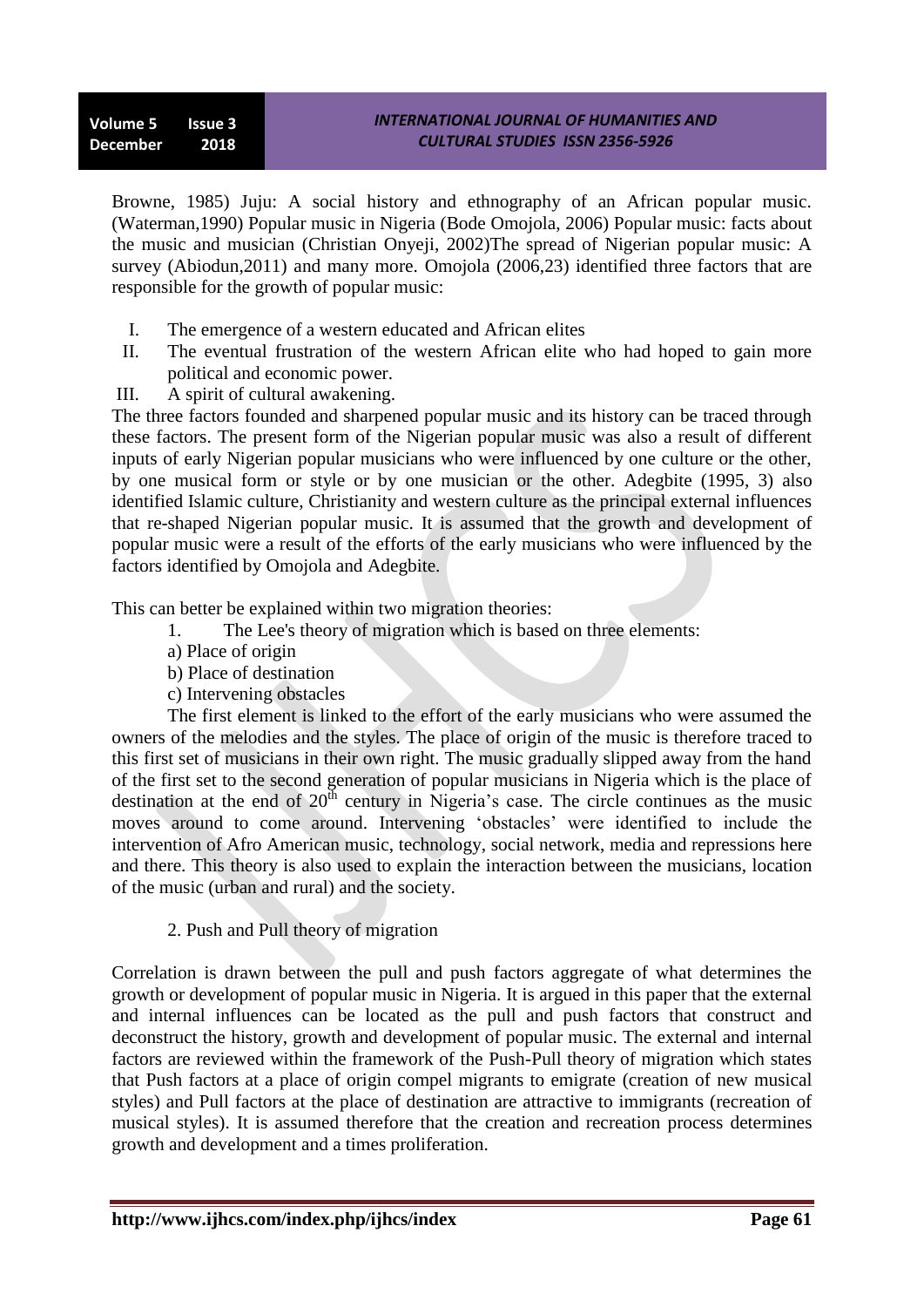**Volume 5 Issue 3 December 2018**

Popular music is indeed in everywhere all over the world. From a preliminary survey, the early popular musicians in Nigeria include the pre-war palm-wine and highlife groups in Nigeria: Bobby Benson, Victor Olaiya, Rex Lawson, Victor Uwaifo and so on. In the early juju we have Ayinde Bakare, Tunde King, I.K. Dairo, Daniel Ojoge, Sunny Ade and Ebenezer Obey while the old Fuji music featured Barrister Ayinde and Kollington Ayinla. The Apala scene was dominated by Alh. Dauda Epo Akara and HarunaIshola and Waka (female popular music) was dominated by Salawa Abeni.Fela Anikulapo Kuti dominated Afro beat. These were the first set of Musicians who created the musical styles.

The new popular music scene has very few highlife bands, Juju and Apala music. The musical scene is now dominated by many Fuji singers,  $R \& B$ , gospel singers, rap music, hiphop, Nigerian reggae, afro beat, jazz music, Afropop and very few *were* and *waka* musicians. Many local or rural popular musicians are numerous. A survey of rural-urban popular music in Ilorin Kwara State in Nigeria is used as the data base for this study. Below is the outcome of the survey.

| S/N | <b>Musical Genre</b> | <b>Urban</b> | <b>Rural</b> | <b>Male/Female</b> |
|-----|----------------------|--------------|--------------|--------------------|
| 1.  | Juju                 | 15           | 3            | Male               |
| 2.  | Fuji                 | 74           | 5            | Male               |
| 3.  | Dadakuada            | 6            | 5            | Male               |
| 4.  | Balu                 | 27           | 11           | Female             |
| 5.  | Senwele              | 9            | 8            | Female             |
| 6.  | DundunSekere         | 3            | 15           | Male               |
| 7.  | Ekiti                | 3            |              | Male               |
| 8.  | Highlife             | 12           | 3            | Male               |
| 9.  | Hip Hop              | 13           | 2            | Male               |
| 10. | <b>Gospel Music</b>  | 23           | 5            | Male/Female        |
| 11. | Waka/Were            |              | 7            | Female             |
| 12. | Ajisari              |              |              | Male               |
|     |                      |              |              |                    |
|     | <b>TOTAL</b>         | 188          | 64           |                    |
|     | <b>PERCENTAGE</b>    | 74.6         | 25.4         |                    |

Table 1: A Survey of Urban and Rural Pop Music

Male - 180 Female- 72

The scope of this study is Ilorin emirate. This comprised five local government areas. It is an emirate because it is under an Emir, which is the Emir of Ilorin in this case. In Ilorin emirate alone, the researcher found out that there were two hundred and fifty two (252) musicians. The data gathered showed that there were seventy nine (79) fuji musicians, eighteen (18) juju musicians, eleven (11) dadakuada musicians, thirty eight (38) Baluu musicians, seventeen (17) sewenle musicians, eighteen (18) dundunsekere, three (3) Ekiti musicians, fifteen (15) highlife, Fifteen (15) hip-pop, twenty eight (28) gospel Musicians, nine (9) were/waka musicians andone (1) ajisari. There are severalajisaris (those that wake Muslims up during Ramadan) but they only perform during Ramadan. SaliuKuntun (Ajisari) sings throughout the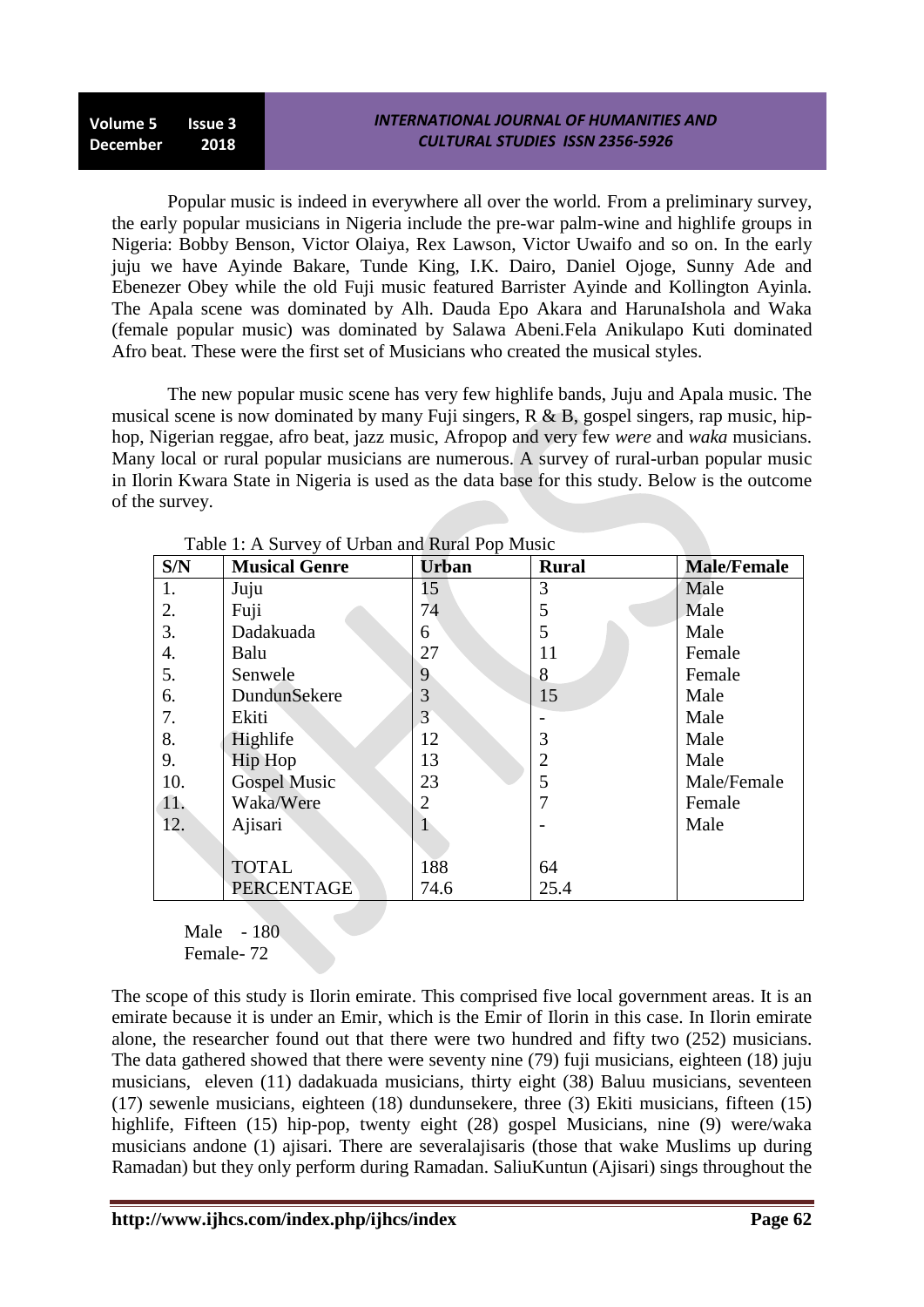**Volume 5 Issue 3 December 2018**

year. Muslims who fast outside Ramadan period usually employ him to wake them up while they go on private fasting. In all, there are two hundred and fifty two musicians, in Ilorin emirate; one hundred and eighty (180) male musicians and seventy two (72) female musicians. Male musicians formed 71.4 percent of the total number of musicians in Ilorin while female musicians are 28.6 percent.

This survey confirms that there is more rural popular music that has not been explored. This table also shows that male musicians dominated Nigerian popular music scene. It also shows that the geographical distribution is different from one location to another. Ilorin is in the North Central geo-political zone in Nigeria where Islam is the main religion. Ilorin, the state capital, was designated urban area while other towns and villages numbering over one hundred are designated as rural. There were more towns and villages in rural areas than the designated urban; yet there were more popular music genres in the urban than the rural area. From the table, Fuji, dadakuada, baluu, senwele, dundun-sekere, were, waka and ajiwere are Islamized music (8); while only 4 are closely related to Christianity. From 252 musicians identified in this research area, 173 (68.7 percent) were Muslims while 79 (31.3 percent) are Christians. This confirms the early research by Omibiyi(1979: 45) where she asserted that there were more Muslim Musicians in the Nigerian musical scene. From the table, R & B, rap music, Nigeria reggae, afro beat, jazz music and Afrofunk musical genres are not on the list. This means those musical genres were not practiced in Ilorin Emirate.

#### **Discussion of Findings Repression in the Growth and Development of Nigerian Popular Music.**

While South African music was struggling with white authority over performance space and time; and the content of such performance, (Ballantime, 1995) Nigerian music scene was struggling with unidentified internal tension affecting the growth and development of popular music. The internal tension developed into two broad areas – identity repression and mass oriented identity. While the former deprived significant musical development, the latter allowed growth-increase in number. While repressive identity does not really create musical styles, the mass oriented identity is creative and performance driven.

#### *Repression by Oppression*

By repression we mean, suppressing one's musical feelings and desires. The repressed in this case are the young musicians who could not stand the musical class and status of the old musicians. For instance, the juju music class where Sunny Ade and Ebenezer Obey remained "on top" and no other juju musicians were striving even while they tried to survive. Shina Peter and his Afro-juju did not last. The combination of Shina Peters and Adewale could not triumph. The growth in this case is unidirectional and could be measured only by class. Other juju musicians could not meet the musical standard of the two, so they died naturally. The question here is where are the old juju musicians like Idowu Animasaun, Micro Ade (the famous Ibadan Juju exponent) Dele Abiodun and so on that Waterman,(1990) mentioned in his analysis of Juju and social history in Nigeria?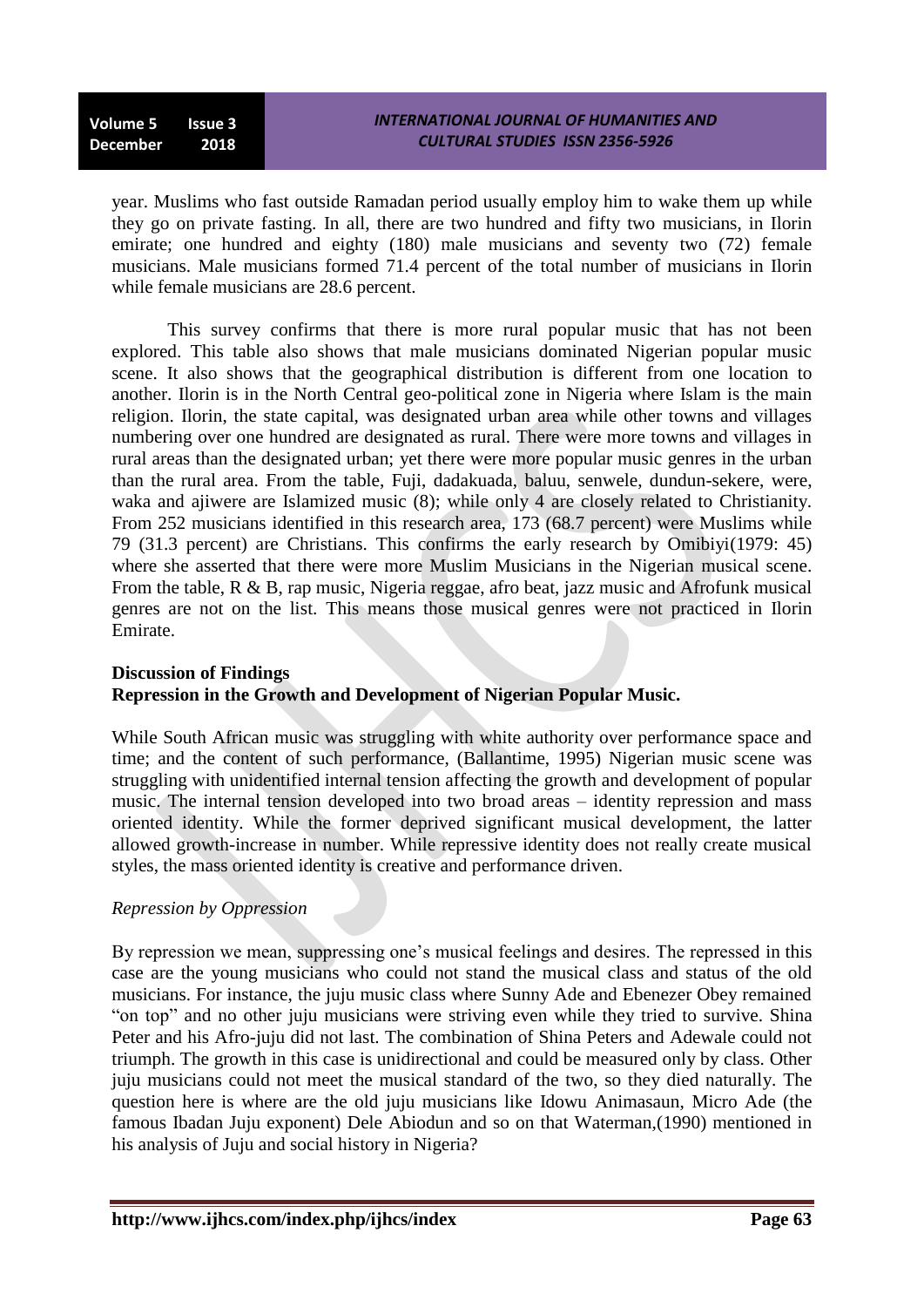# *False Identity Repression*

This is defined within the context of Nigerian musicians performing like popular musicians in American or United Kingdom. The audience of such music is small and usually the style is new to Nigeria. One of such popular music is Tera-kota"s reggae style who after the first album died a natural death because he could not sustain the style he was copying.

### *Incipient Class Identity Repression*

These are musicians who created a special class or identified a group of people or targeted a class of people they wanted to perform for. When the class goes into extinction, the music dies. The class is referred to as an institution which Akin Euba (1971) believes that as long as those institutions are alive, the music may not go into extinction.

### *Government Identity Repression*

This group depends on government sponsorship. When the government 'dies' the music dies with it. Some popular musicians were sponsored to 'praise' the government, sell their propaganda and hidden agenda. Onyeka Nwenu is such a musician who stays around the national capital Abuja to win such "contracts" In Ilorin emirate, Kwara State Nigeria, AlhajiIgi Jegeddedundun-sekere band was also a government-music-band which when the Saraki government quitted the stage, the music also quitted the musical scene in Ilorin.

# *Multi-Style Repression*

Many pop musicians in Nigeria have tried their hands on different styles trying to locate their "musical best" and to find their footing within the Nigerian musical scene. This group of musicians structured their identity around multiple style regression which caused multiple repressions. One of such is Shina Peters who left juju scene for Afro- juju beat.

# *From Excitement to Incitement – Violence Repression*

Some music have incited Nigerians to react violently to a burning issue and this has landed the musicians into trouble that brought the music to abrupt end. One of such music that stirred up violence or encouraged or persuaded people to act and react in an unlawful way is Kollington"s Album "*Ibo to nbolona*" (the forthcoming election) which eventually caused violence in the Western State of Nigeria. Fela Anikulapo was jailed for singing against corruption. For the time he was in prison, the music was imprisoned too. Not many musicians survived that.

#### *Vituperative Language Identity*

A notable internal tension is the war of words among Nigerian musicians when they exchange abusive words to react to their differences. This vituperative attitude was very rampant in musical scene in Nigeria. At first, it was a strategy to promote sales. Consumers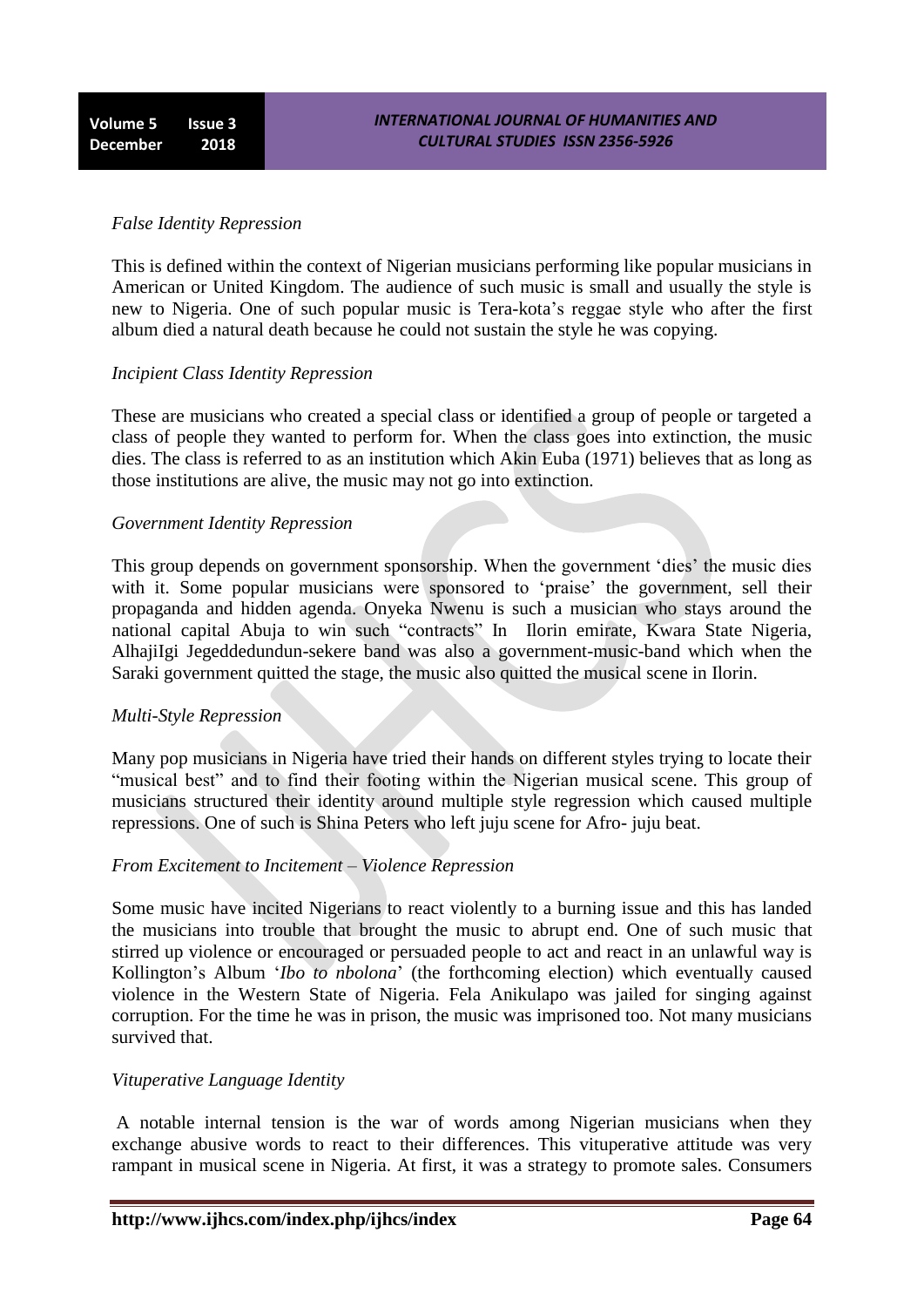will always wait for a reply to a vituperative album. Those days, it was popular between Sunny Ade and Ebenezer Obey, Sunday Ade and Dele Abiodun, Adewale and Shina Peter (juju music scene), SalawaAbeni and KollingtonAyinla, Barrister Ayinde and KollingtonAyinla(fuji music scene) and so on.Of note was when Dele Abiodun claimed to be omo Ode (the son of a hunter) and Sunday Ade in an album sang "*Ekilo f'omode'* ("warn the hunter's son not to walk in the forest of the lions") Adegbite(2002) studied this when studying proverbs and conflicts among Yoruba popular musicians.

# **Nigerian Popular Music: Developmental Process Assessed**

There is a cultural standard that measures the growth, progress and development of popular music in Nigeria. The standard measure is located between what is good (aesthetic principles) and what the culture allows. While there was a notable proliferation (rapid production or increase in number) there was a progressive development which is here measured based on mass oriented identity; where the audience is the basis of measurement (Jones, 1995).When a popular music is targeted at the masses where mass value is built-in into the music performance, the audience then becomes basis for measuring the standard of the music. Our argument here is that the audience"s reaction and response to a popular music can be used as tools for assessment. This is in line with our definition of popular music as the music of the people, for the people and by the people. Because the musicians are Nigerians; (by the people), the music of the people and for the people;the rate of acceptability may be high. When a popular music becomes software that needed to be installed into human system before it makes meaning, such popular music has lost its cultural potentials. The following criteria are set as measuring instrument in determining the level of improvement as a measure of development:

- $\bullet$  How often is the music played on radio and television?
- \* Any improvement on instruments and instrumentation?
- $\mathbf{\hat{P}}$  Is the music produced by analog or digital?
- What is the sales, distribution and economic output?
- $\div$  What is social media output?
- Any improvement on rhythmic essence introduction of new dance steps?
- $\div$  How well is the text interpreted within the context of the ethnic languages?

#### *Cultural values Assessed*

Cultural value analysis of the content of popular music in Nigeria shows that the music has cultural messages that place the music at the door-step of the people. The music tells a story that is didactic-teaching morals and imparting knowledge about life activities. Orlando Owohand Ebenezer Obey"s juju music is rated high in this category of music.

The music was found to be entertaining and catching. Sunday Ade, Lagbaja, Shina Peters and a host of others were representative of this category. Africa music is entertaining and this a standard measuring tool in determining the social value of the music. At another level, entertaining music could be therapeutic-providing succor or relief to distress after a work"s day. It aids and sustains a tiring soul during work and at a time for leisure and game,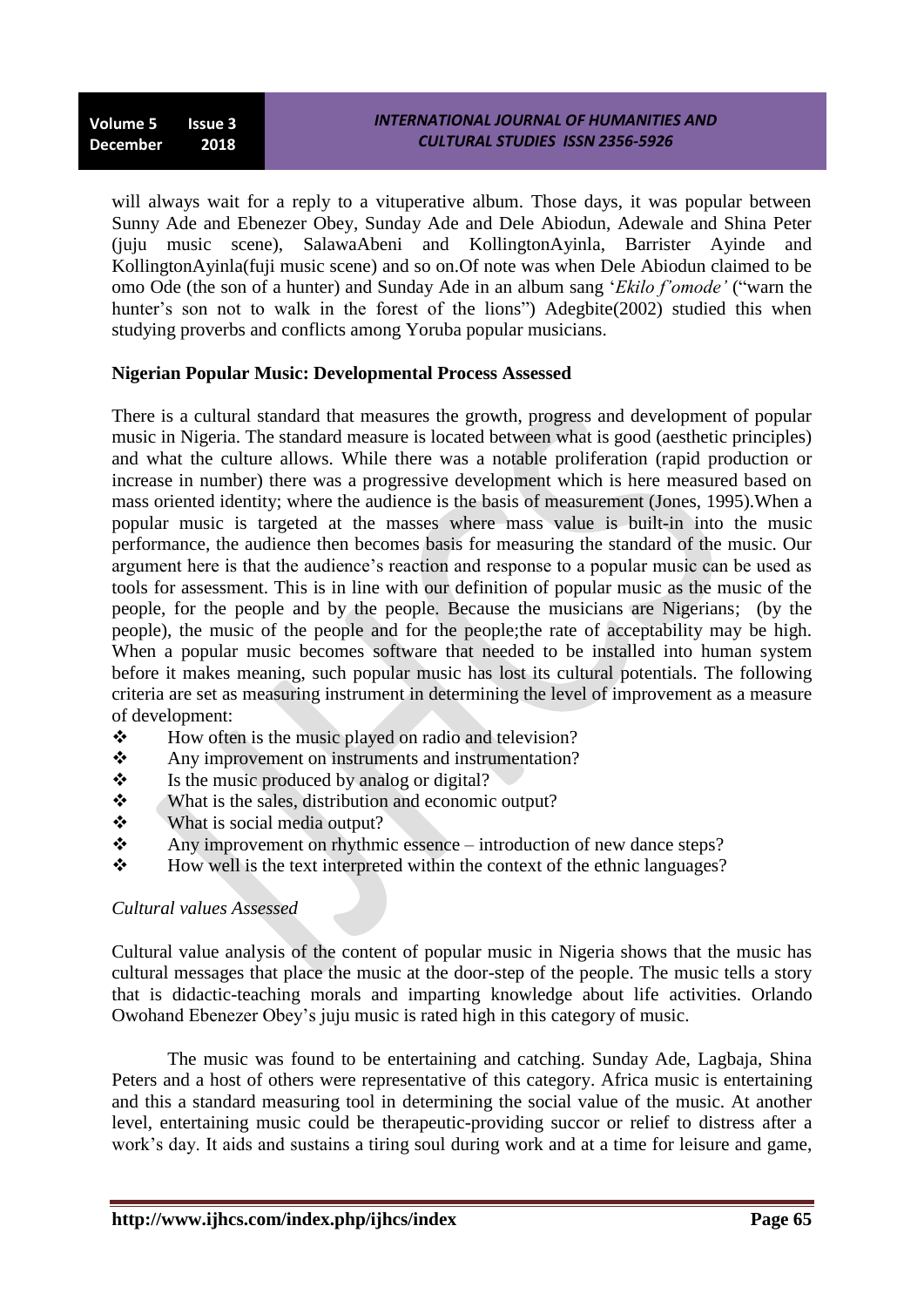popular music in Nigeria has improved tremendously in the entertainment it provides on the media station and the internet.

### *Text manipulation and interpretation Assessed*

Popular music is attractive and impressive through its colourful and sumptuous sounds. Its power of resplendence is catching and wins the "souls" of the youth all over the world. One of such devices of winning souls is the manipulation of the text. The ploy of the musicians to turn a musical event to their own advantage started with the use of words. While some words win the attention of the youth, these words may put off the adults. The musicians therefore use this divide and rule tactics to polarize the audience into two sharp contrasting groups: the old and new schools.

Interpretation of text when polarized gives different meaning, cultural premise and ethnic connotation. There is often the tendency to interpret the text of popular music through cluster of adjectives which articulate pornography, abuses, sexuality, drug abuse, and politics. These adjectives come with titles of albums, track titles or the lyrics of the songs. In an analysis of sexuality, style and image of Mick Jagger music, Whitely (1995) notes that such adjectives may have described Mick Jagger as "the King bitch of rock'. Nigerian pop singers also bear such stage names that portray their character, identities and exploits. The effect according to Whitely is to provide a version of identity, a constructed reality in which (they) assume an iconic embodiment of power. This in Nigeria has formed or developed a musical relationship between public behaviour and musical output and in a way created a particular image for the signers. "*Kon-kon bi lo'* is synonymous with Lagbaja, "*fujiropopo*" with Kollin Ayinla, "*Syncho system*" with Sunny Ade, "*Miliki system'* with Ebenezer Obey and "*Afro Juju'* with Shina Peters. These titles have cultural implications which we analyzed in another paper.

#### *Attention and Identity Value Assessed*

Popular music has been able to capture the attention of Nigerians. As soon as you hear that sound, you think of that song and that musician. The berge (1995) notes that "the musician's effort in creating a unique sound identified by the listening audience can carry the same commercial and aesthetic weight that traditional elements of music language carry." The creation of sound through the use of electronic instruments which is a new musical development in Nigeria is a plus to pop music in Nigeria because that too has allowed the pop musicians to create new sound. Use of digital equipment in Nigerian studios has facilitated this.

# *Musical Ability Value Assessed.*

There is no doubt that Nigerian pop musicians have developed greatly in their musical skills built over the years on talents. Many of them relied on talent as the fundamental foundation at the early career in singing. Evidences of musical development are abound as many have improved on voice quality (Barrister Ayinde and Kollington Ayinla), playing technique (Sunny Ade on guitar(1980 and 2000 compared). Even though some Ethnomusicologists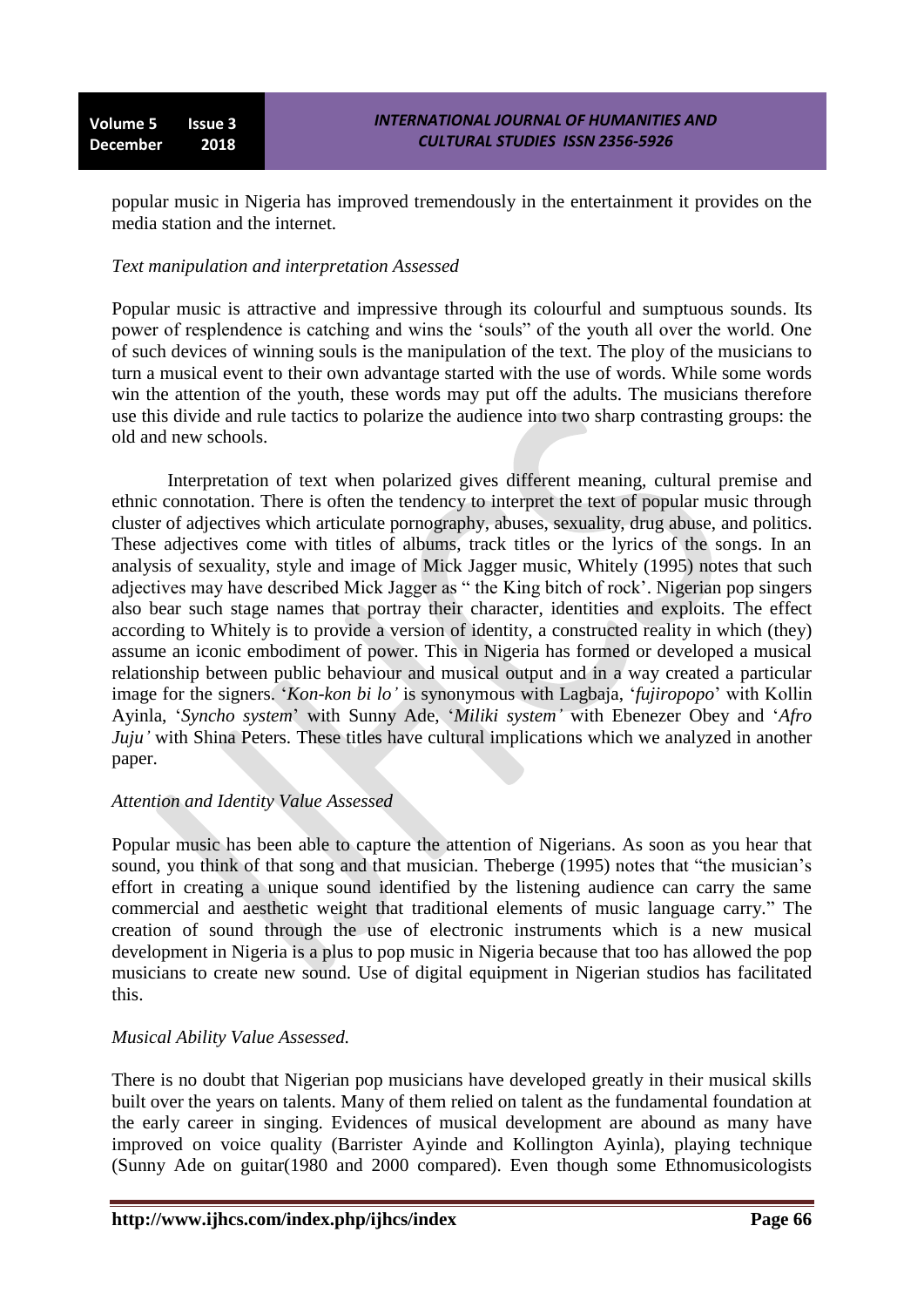detest musical skills as a yardstick in measuring development, the comparative study of Nigerian popular music in the last 20 years has shown a great improvement in display of skills.

Skill is a veritable musical variable in determining musical capacity in Nigeria since the musical entry behaviourof most popular musicians (in Nigeria) is the talent to sing or play musical instrument on which skill is developed later. This does not set conflict over musical value in Nigeria as argued by Frith (1986) and other critics of musical value.

Listening as a skill has generally evolved in Nigeria as a result of media technology. Reviewing the issue about skill, Theberge(1995) reiterates that listening is yet a variable set of capacities that are mobilized by musicians and audiences. Nigerians have learnt to listen, which is a departure from the participatory audience that is natural to Africans. Many Nigerians especially the youth go about with earpiece listening to music. Many listen to music on radio while in office, workshop, business stores, in their cars and everywhere. This is another skill developed recently.

#### *Dance Value Assessed*

Another viable tool in measuring the development of popular music is the assessment of dance as a skill in testing musical competence and "popularity" of a popular music. Blacking (1976) notes that the specific ability to perform on musical instrument is largely irrelevant as a measure of musical competence. He defines musical competence as "the phenomenon of creativity. Standing on the definition of Blacking, the ability to create a dance style out of musical styles by Nigerian popular musicians is a musical competence. Many musicians like Sunny Ade created "*synchro*" dance from his album "*syncho feelings*" (1983) "*Palongo'* dance from I.K Dairo's album (1969) and the following dances were attributed to the following popular musicians:

Chief Commander Ebenezer Obey, juju music.....("*Miliki*" dance 1972).

Chief Commander Ebenezer Obey, juju music ("*Miliki*" Plus 1983).

Sunday AdeniyiAdegeye KSA, juju music ("*Synchro*"System dance 1983).

Sunday AdeniyiAdegeye KSA, juju music ("*Apala*"synchro dance 1975).

AdewaleAyuba Fuji music ("*Bubble*" dance 1994).

OluFajemirokun, juju music ("*Olomori*"dance 1985).

KollingtonAyinlafuji music ("*Fuji Ropopo*"dance 1990).

KollingtonAyinla, fuji music ("*Fuji yoyo*"dance 1990).

KollingtonAyinla, fuji music ("*Lakukulala*" dance 1991).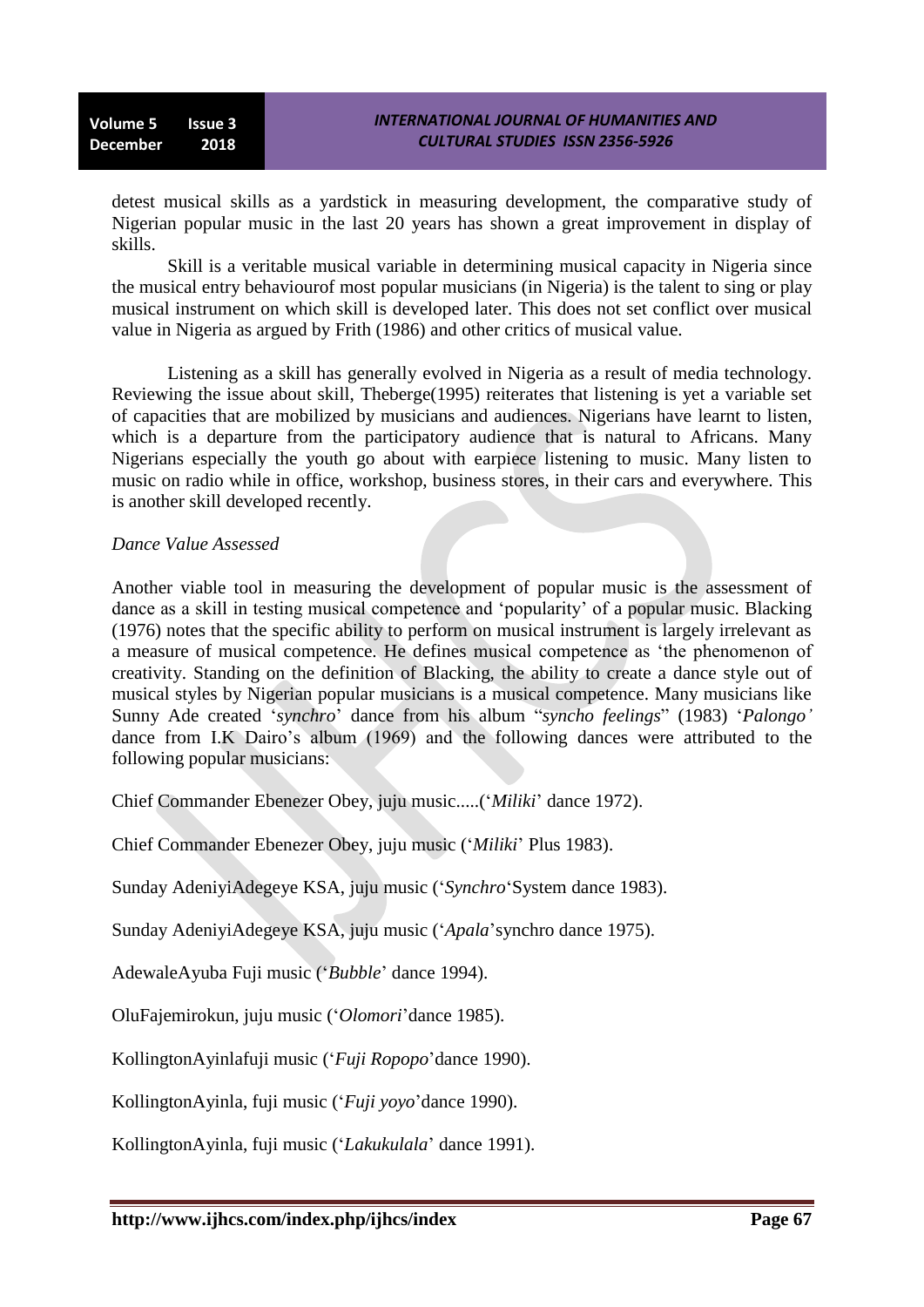KollingtonAyinla, fuji music ("*Fuji Ragga*"dance 2001).

FelaAnikulapoKuti, afro-beat ("*open and close*" dance 1971).

John Asiem- Daddy Skowkeyhip-hop music ("*Galala*" dance1994).

JimohOlotu and OmeofaOghene- Danfo driver hip-hop music ("*Suo*"dance 2003).

Olumide Edwards Adegbolu- OluMaintain, hip-hop music("*Yahooze*" dance2006).

AdegbiteAdeniran and TomomewoOlakunle Art-quake, hip-hop music("*Alanta*" dance 2008).

Innocent UdemeUdofot- Mc Galaxy,hip-hop music("*Sekem'*dance, 2015).

OnoyomMbuk- Iyanya, hip-hop music ("*Kukere*" dance, 2011).

David AdedejiAdeleke- Davido, hip-hop music ("*Skelewu*" dance, 2013).

AdedejiOlamide hip-hop music ("*Bobo*" dance, 2015).

KeshinroOlolade- Lil Kesh hip-hop music ("*Shoki*" dance, 2014).

Peter and Paul Okoye- Psquare hip-hop music ("*Alingo*" dance, 2012).

Oyindamola Johnson Emmanuel- DammyKrane hip-hop music("*Gbetiti*" dance, 2013).

DareyIjiwole. - Omo-akin hip-hop music(IjoOloti, ("*oloti'* dance), 2014).

Ayodeji Ibrahim Balogun- Wizkid hip-hop music ("*Azonto*" dance, 2012).

AwiloLongomba hip-hop music ("*Makossa*" dance, 2008).

My submission complements Blacking"s (1976) position that dance constitutes an index of musical competence in Nigeria as it did in the Venda of South Africa. Ability to conceptualize a dance pattern, actualize it, interpret it within a cultural premise and locate it within a context is a great musical skill. This is a great musical contribution to Nigerian popular music scene in Nigeria.

#### *Language Value Assessed*

Some texts are rhetoric, proverbial, philosophical and metaphorical in nature that they teach and enrich the vocabulary of Nigerians. Three languages are common: the Pidgin English, English and a dialect (Yoruba, Igbo, Hausa, Efik, Esan, Okpe, Urhobo).Language identity within the popular music development is a great achievement in this regard. (Rotimi, 1991).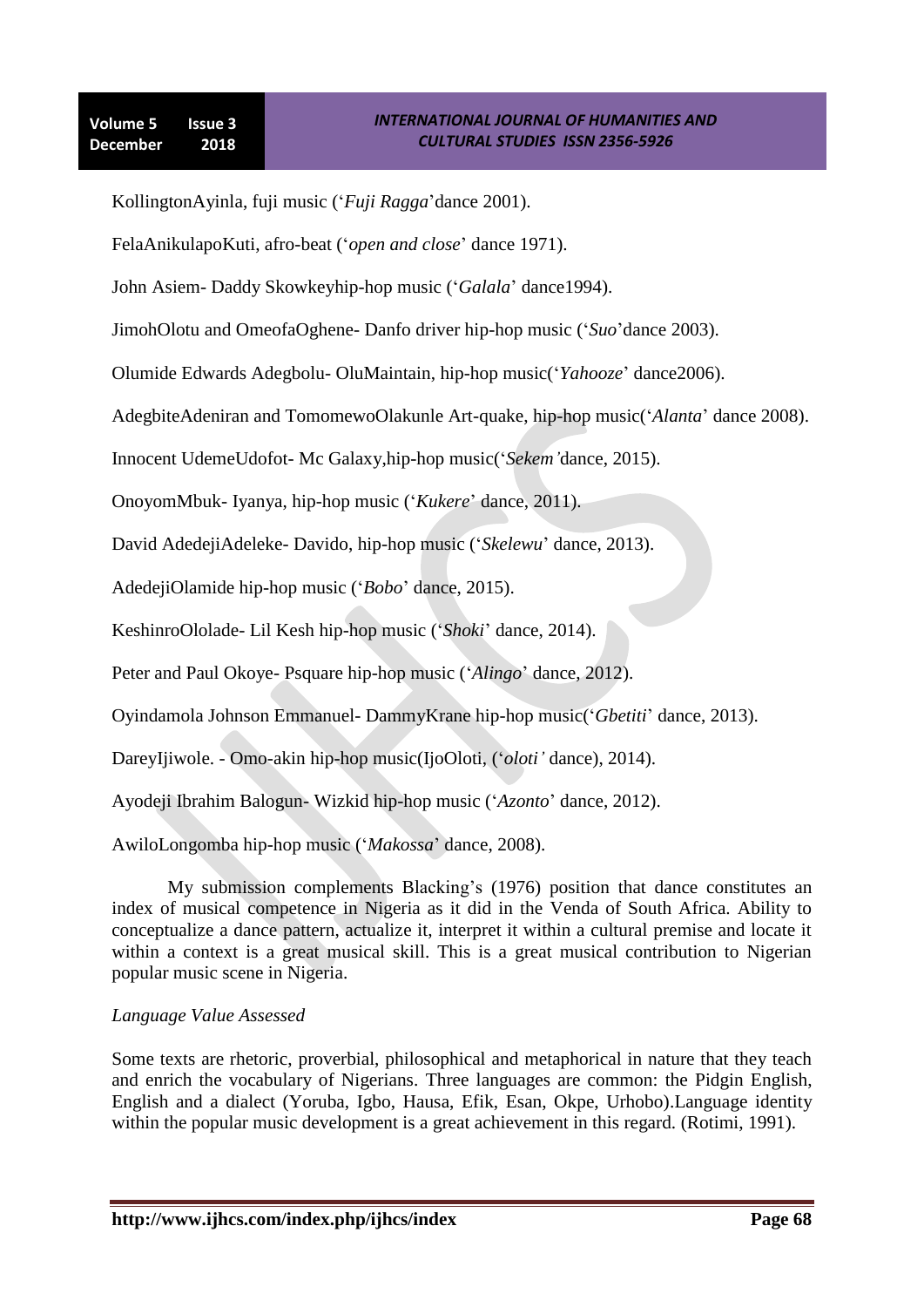# *Rhythmic Pattern Value Assessed*

Popular music has been able to set a rhythmic pattern that gives Nigerian music a worthwhile identity. Nigerian hip pop for instance can be differentiated from other hiphop in the world because of its unique rhythmic characteristic. The complex rhythmic pattern attributed to African music has been made simple, at least less complex within the rhythmic structure of Nigerian popular music. While rhythmic pattern is emphasized, harmony in the context of western classical music is played down. Harmonic accompaniment is not negotiated as appropriate chords are sounded to harmonize the melody.

#### **Conclusion**

Musical growth as discussed in this paper points to the increase in size (Nigerian pop music is big). Proliferation addresses the issue of rapid production and increase in numbers (Nigerian popular music is everywhere).Development points to growth with notable change, new outlook, new product and new musical ideas (improvement on the past). Implications of the repressive identity may be enormous causing war of words and ideas, false identity and multiple styles repression, yet the repressed, the oppressed and suppressed are re- branding and re-pricing their products as a relief to musical shocks on the one hand and as an opportunity to re-strategize, rebuild, re- construct, restructure and regenerate their musical products on the other. Its development or proliferation has equally enhanced a better economic and social life in Nigeria.

From the musical and non-musical discourse of Nigerian popular music status, can one say that Nigerian popular music is gritty or of poor quality? No! The music is congenial and the quality has improved over the years displaying well arranged melody, danceable rhythm, and well structured forms. No significant deviation from the melodic standard of such songs except that the rhythmic pattern has been reworked into new musical ideas. For instance, the highlife songs especially have been reworked to Hiphop rhythmic patterns. In general, Nigerian popular music has grown to become a new product with a new musical idea that is Nigerian.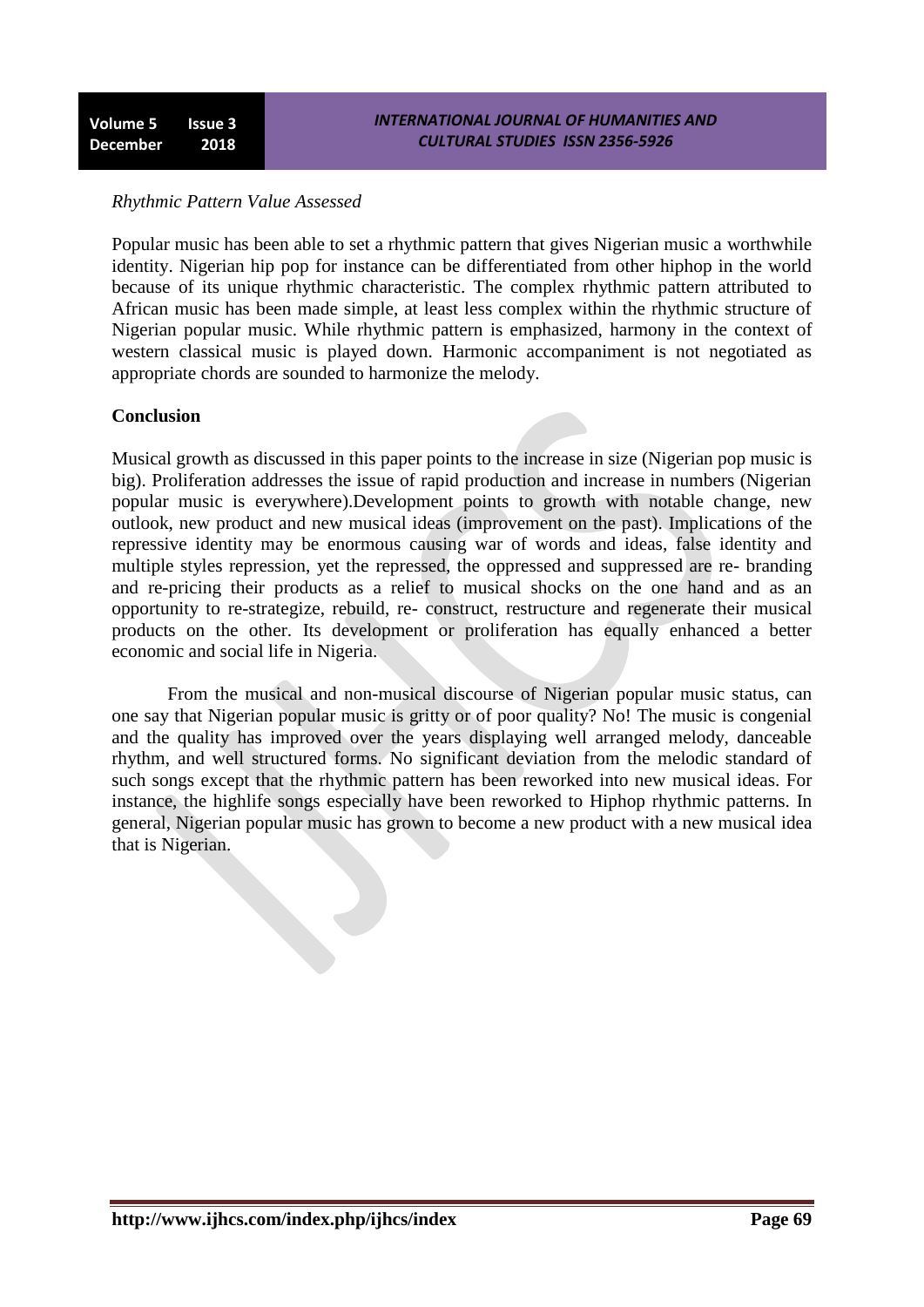### **References**

Abiodun, F. (2011). Contemporary Nigerian popular music: A survey of its audience. Unpublished seminar paper, Music Department O.A.U Ile-Ife.

Adegbite, A. (1995). The effects of acculturation on contemporary Nigerian popular music. A paper presented at the 3<sup>rd</sup> national conference of M.S.N Ile-Ife.

Adegbite, A. (2002). Proverbs and conflicts among Yoruba popular musicians. *Nigerian Music Review*. 4, 25-32.

Adeola, T. (2011). Contemporary Nigerian popular music: A Tool for national development. *Nigerian Theatre Journal, 21, 80-85.*

Alaja-Browne, A. (1985). Juju music: A study of its social history and style. Ph.D Dissertation, University of Pittsburgh, USA.

Allen, L.(1995). Drum beats, pennywhistles and all that jazz: The relationship between urban South African musical styles and musical meaning. In Will Straw, Stacey Johnson, Rebecca Sullivan and Paul Friedlander (Eds.) *Popular Music Style and Identity,* 1-4.

Augestad, K. (1995).Sensation and seduction: Sissel Kyrkjebo Breath takes Norway – The signifying power of the voice. In Will Straw, Stacey Johnson, Rebecca Sullivan and Paul Friedlander (Eds.)*Popular Music Style and Identity.*5-9.

Ballantine, C.(1995). The identities of race, class and gender in the repression of early black South African jazz and vandeville (ca. 1920-1944), In Will Straw, Stacey Johnson, Rebecca Sullivan and Paul Friedlander (Eds.)*Popular Music Style and Identity,*9-13.

Blacking, J. (1976). *How Musical is Man?* Great Britain: Faber and Faber Ltd.

Brempong, O. (1985). Akan highlife in Ghana: Songs or cultural transition. PhD Thesis, Indiana University, USA.

Charry, E. (2012) .*Hip Hop Africa.* Bloomington and Indianapolis: Indiana University Press.

Collins, J. (1976). Ghanaian Highlife *African Arts* UCLA 19 62-8 and 100.

Euba, A. (1971). Islamic musical culture among the Yoruba: Preliminary survey. *Essays on Music and History in Africa,*1(1), 43-57.

Frith, S. (1986). *Sound Effect.* New York: Pantheon.

Horton, C. D.(1984). Popular bands of Sierra Leone, 1920 to present. *Black Perspective in Music,* Cambria Heights, New York, 12(2), 53-68.